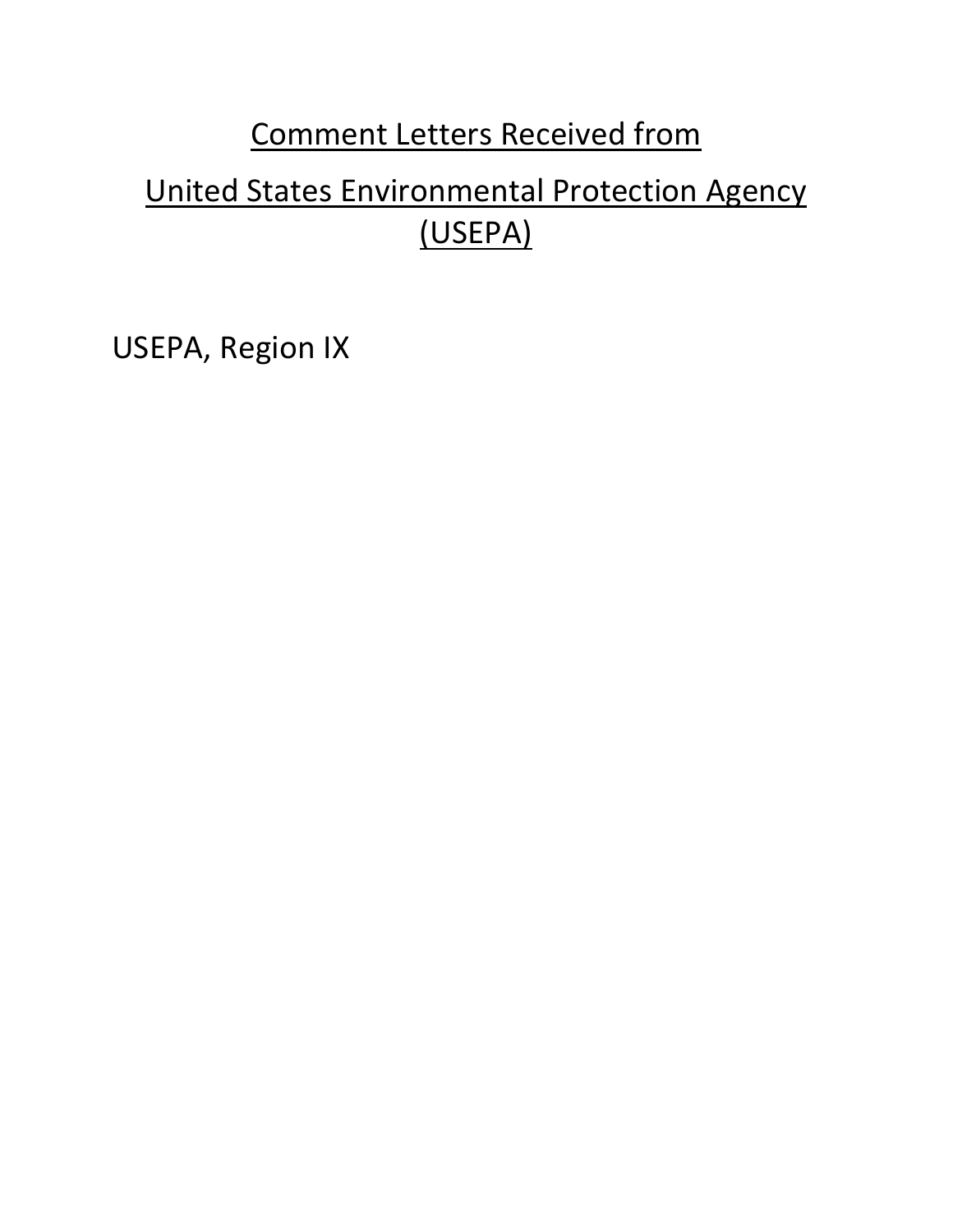<span id="page-1-0"></span>

UNITED STATES ENVIRONMENTAL PROTECTION AGENCY REGION IX 75 Hawthorne Street San Francisco, CA 94105-3901

JUL 2 32012

Ivar Ridgeway Chief, Stormwater Permitting Unit Los Angeles Regional Water Quality Control Board 320 West 4<sup>th</sup> Street, Suite 200 Los Angeles, CA 90013

Re: Draft MS4 Permit for Los Angeles County (NPDES Permit No. CASOO4001)

Dear Mr. Ridgeway:

The following are EPA Region 9's comments on the draft NPDES permit for discharges from the municipal separate storm sewer system (MS4) serving Los Angeles County and incorporated cities therein, which the Los Angeles Regional Board proposed on June 6, 2012. As you know, Region <sup>9</sup> has invested in the development of this draft permit, providing contract support for permit development, attending public workshops, and reviewing and commenting on early drafts of the permit. We are <sup>p</sup>leased with the draft permit that has emerged from these efforts and we urge the Board to adopt the permit at its meeting in September 2012. We also offer the following comments for the Board's consideration:

## A. Total Maximum Daily Load (TMDL) Requirements

For the last several years, Region <sup>9</sup> has been encouraging the Regional Boards to incorporate applicable wasteload allocations (WLAs) from TMDLs as numeric effluent limits in MS4 permits. This practice improves the clarity and enforceability of the permits, and ensures consistency with the WLAs. We are <sup>p</sup>leased to see that applicable WLAs have been identified and incorporated as numeric effluent limits in Appendices <sup>K</sup> through <sup>R</sup> to the permit.

We also recognize the permit provides an opportunity for <sup>a</sup> permittee to demonstrate compliance with interim WLAs via Watershed Management Program Plans providing reasonable assurance that documented best management practices (BMPs) will achieve interim WLAs. We agree with this approach. Based on available information, it is appropriate that compliance with final WLAs (except for those associated with trash TMDLs) will be determined based on achievement of applicable numeric final water quality based effluent limits and/or final receiving water limits. This is consistent with EPA guidance in its updated memorandum of November 10, <sup>2010</sup> concerning the incorporation of WLAs into stormwater permits, available at:

http://www.epa.gov/npdes/pubs/establishingtmdlwla revision.pdf. This memorandum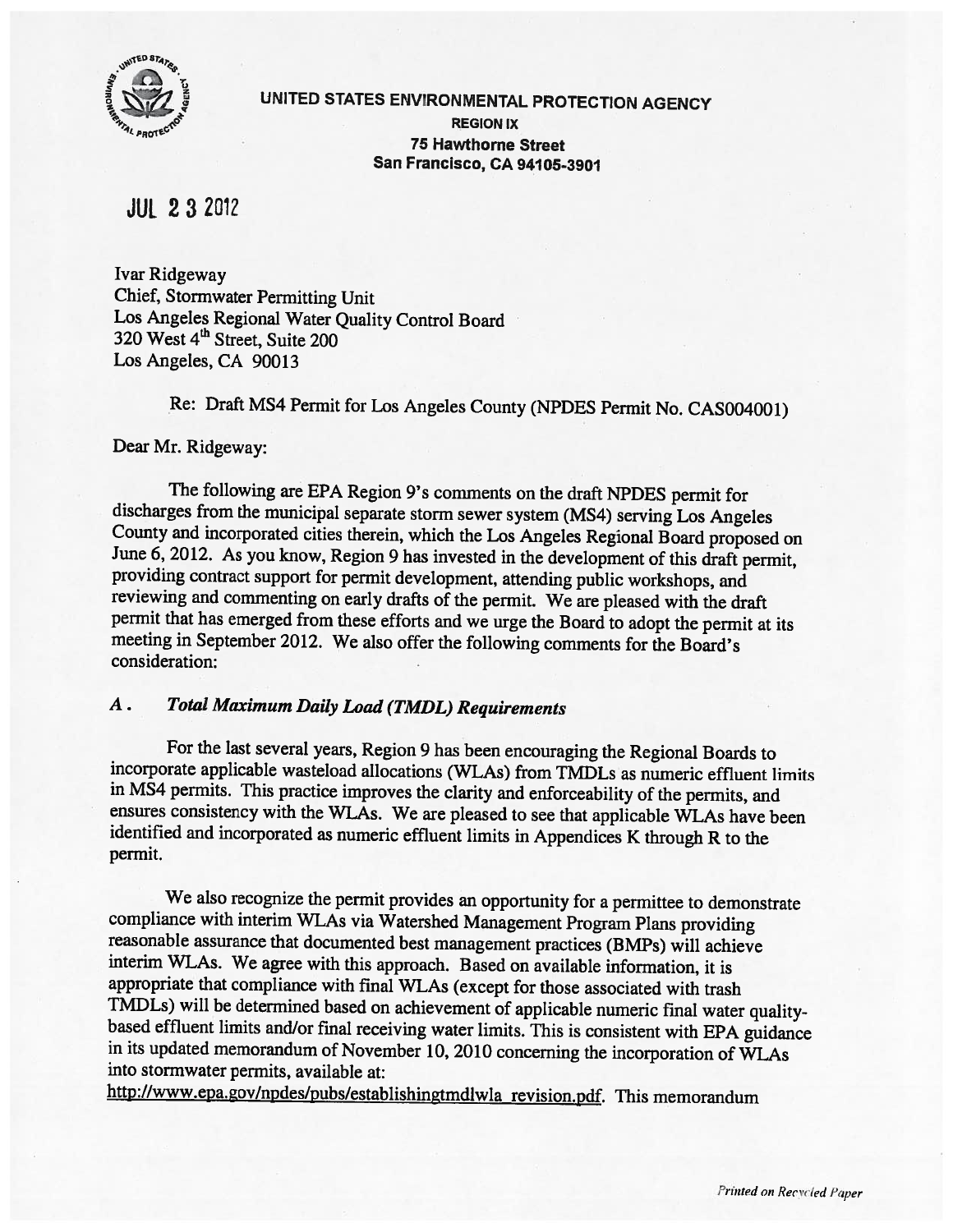recommends the use of numeric effluent limits when feasible, and notes that BMP-based approaches are appropriate in cases where the administrative record for the permit quantitatively demonstrates the BMPs required by the permit will be sufficient to ensure compliance with the WLAs. This has also been a long-standing EPA policy dating back to EPA's previous 2002 guidance memorandum concerning the incorporation of WLAs into stormwater permits, available at: http://www.epa.gov/npdes/pubs/final-wwtmdl.pdf.'

We agree that the BMP-based approach this permit takes for trash TMDLs is appropriate given the record that has been compiled on the use of BMPs to address trash, and also agree that numeric limits are appropriate for determining compliance with fmal WLAs for the rest of the TMDLs incorporated into this permit. These procedures and requirements set forth in the draft permit are consistent with EPA guidance.

Section VI.A 5 of the draft permit notes that all documents submitted to the Regional Board for approval shall be made available for public review and comment for 30 days. This includes the important Watershed Management Programs (WMPs) developed by permittees in which BMPs may be selected to comply with applicable WLAs, along with a reasonable assurance analysis (RAA) to demonstrate compliance with the WLAs. The RAAs will likely be complex and we believe public review is critical to ensuring that any WMP approved by the Board is adequate to ensure compliance with applicable WLAs. We found no mention of public review of WMPs in the fact sheet, and we recommend this be mentioned and stressed to ensure the public is fully aware of this opportunity and to encourage public review. For example, page F-40 of the fact sheet notes that a draft WMP must be submitted to the Board for approval within one year of adoption of the permit, but no mention is made of any opportunity for public review and comment.

We note that separate and somewhat different provisions were developed for the EPA-established TMDLs than for the State-established TMDLs. The fact sheet correctly points out that unlike the State TMDLs, the EPA TMDLs do not include implementation plans or schedules, but they do typically include implementation recommendations. We believe the Board has discretion in developing permit requirements for the EPA TMDLs, and we believe the draft permit requirements are appropriate for the EPA TMDLs, and consistent with the implementation recommendations. EPA also supports the requirement of Watershed Management Program Plans, with the shortest possible implementation schedule, to achieve WLAs defined in the EPA-established TMDLs. EPA further supports language concluding that if the Board determines a plan or schedule is inadequate, then compliance with the numeric WLAs and water quality objectives, as defined in the TMDL, must be met immediately. We believe such provisions will best assure water quality improvements. To reinforce the permit expectations as we understand them, we'd suggest the following specific changes:

Page 114, section VI.E.3. next to last sentence should be revised to "In lieu of inclusion of numeric water quality based effluent limitations at this time, this Order requires the Permittees subject to WLAs in USEPA established TMDLs to propose and implement best management practices (BMPs) that will be effective in achieving compliance with USEPA established numeric WLAs."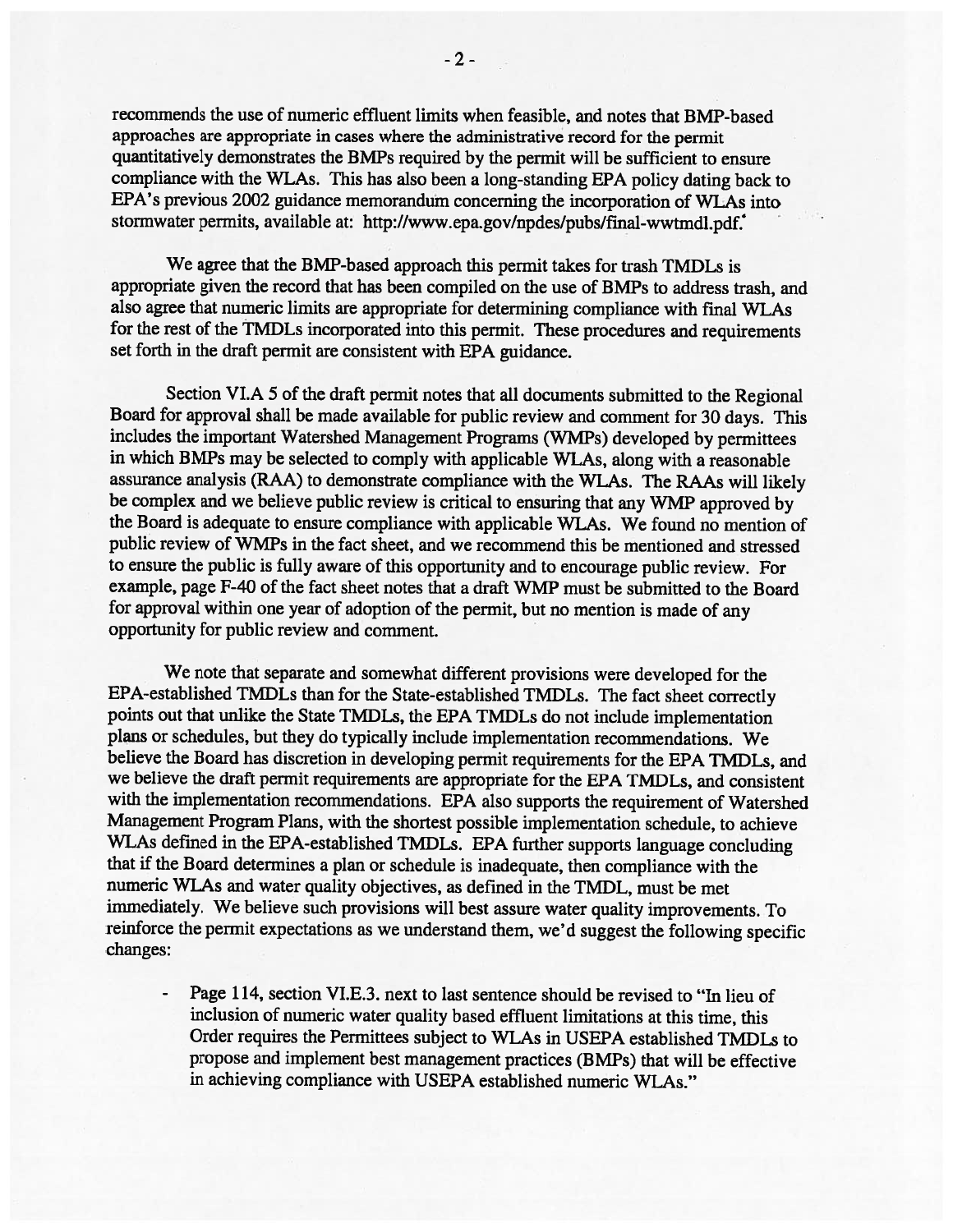Page 115, section VI.E.3.c.ii. should be revised to: "A detailed time schedule of specific actions the Permittee will take in order to achieve compliance with the applicable WLA."

#### B. Low Impact Development (LID) Requirements

As we've pointed out previously, implementation of LID requirements in MS4 permits is one of Region 9's priorities, along with implementation of TMDL requirements. And as in the case of TMDLs we are seeking clear, measurable LID requirements in MS4 permits to ensure enforceability of the requirements. We have reviewed the LID requirements of the proposed permit and we concur with these requirements. Importantly, we note that numeric sizing criteria for a design storm to be managed via LID have been included in the draft permit (section VI.D.6.c.i.(2)) which are comparable to other recent MS4 permits adopted in the State.

To a considerable degree, the LID requirements of the proposed Los Angeles County MS4 permit were derived from the requirements developed for the Board's MS4 permit for Ventura County which was adopted in 2010. However, there are also a few differences based on new information which has become available since 2010 and as discussed below, we would concur with the changes made from the Ventura County MS4 permit.

First, we note that the draft Los Angeles County MS4 permit omits the provision in the Ventura County permit which allows the runoff from 5% of the effective impervious area (EIA) of a new development to be excluded from the LID management requirements. We found the EIA concept to be confusing to many parties and excluding 5% of the EIA makes little difference from an engineering standpoint. The removal of this EIA provision will also align the Los Angeles County MS4 permit with other recent MS4 permits such as the North Orange County MS4 permit adopted by the Santa Ana Regional Board in 2009 (NPDES permit No. CAS0108740) in which the runoff from the full design storm must be managed using LID techniques. By requiring LID management of the full design storm runoff, the Los Angeles County permit will also be somewhat more protective of water quality than the Ventura County permit.

We support provisions in the draft Los Angeles County permit which provide specificity on the implementation of LID, for example Attachment H's Bioretention/Biofiltration Design Criteria. This is an improved approach over the Ventura County permit's reliance on a Technical Guidance Manual which had to be updated subsequent to issuance of the Ventura County permit to provide these design criteria. By providing specifications in the permit the draft Los Angeles County permit provides clear expectations to the public on how the LID requirements will be implemented and eliminates the delays associated with reaching agreement on a Technical Guidance Manual.

Another difference from the Ventura County permit is that special alternative compliance provisions have been included in the Los Angeles County permit which allow the use of offsite regional groundwater recharge sites without a showing of LID technical infeasibility onsite (section VI.D.6.c.iii). The benefits of increased stormwater infiltration for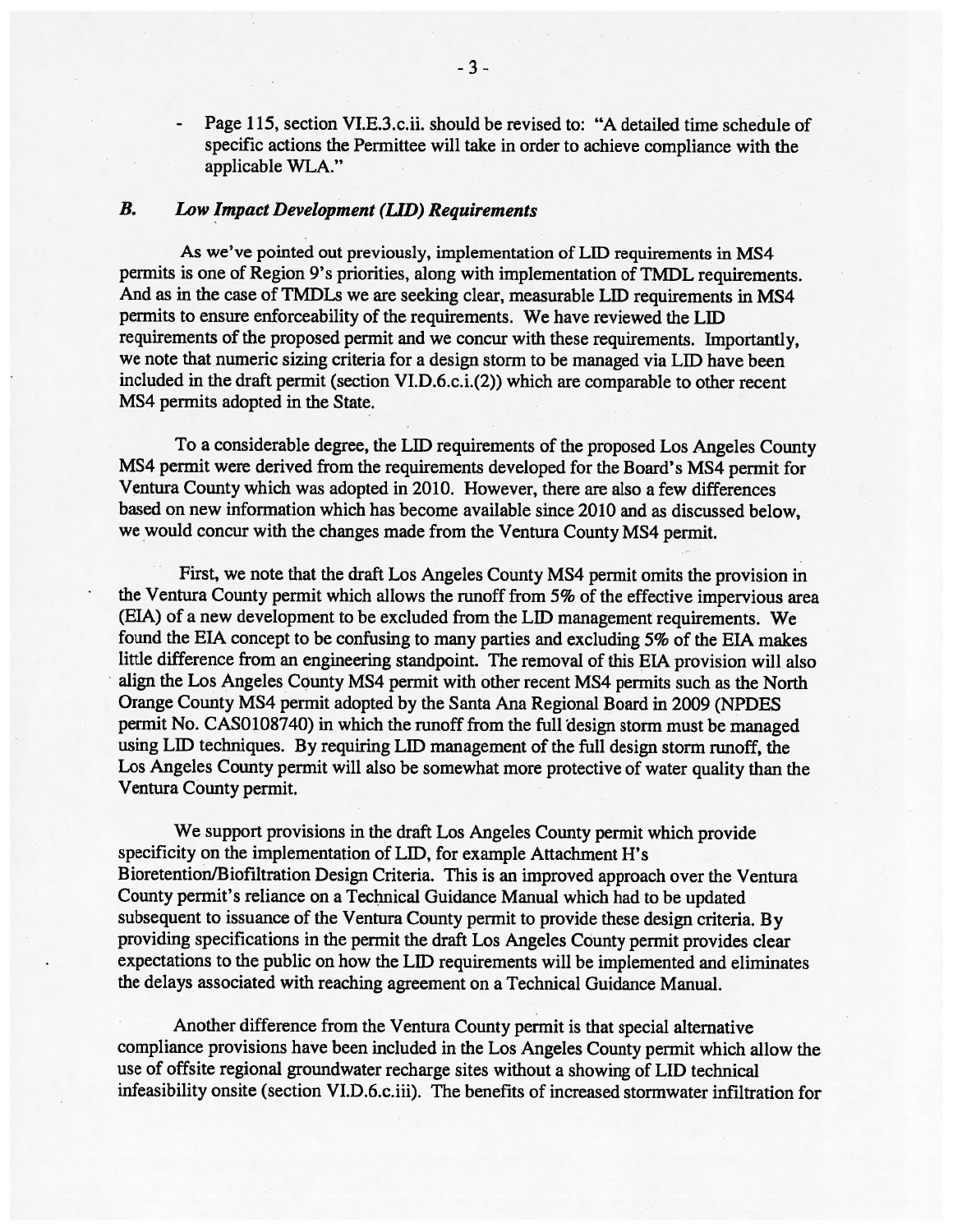the purpose of the groundwater recharge in Southern California have been highlighted in several recent studies such as the <sup>2010</sup> Los Angeles Basin Water Augmentation Study, available at:

http://watershedhealth.org/Files/document/522\_WAS\_StrategyDocument\_web.pdf and NRDC's <sup>2009</sup> study entitled "A Clear Blue Future: How Greening California Cities Can Address Water Resources and Climate Change in the 21<sup>st</sup> Century." We did not find an explanation in the fact sheet for the special provisions related to groundwater recharge; we suggest adding an explanation, citing studies such as those mentioned above. These studies show the benefits stemming from increased groundwater recharge in Southern California would be substantial, and we believe they merit the special consideration provided in the draft permit. However, we would recommend that the permit limit this alternative compliance option to recharge sites where the groundwater can actually be used for <sup>a</sup> beneficial purpose. To this end, we'd suggest the following specific revision:

- Page 70, section VI.D.6.c.ii.(1) should be revised to, "In instances of technical infeasibility or where <sup>a</sup> project has been determined to provide an opportunity to replenish regional ground water supplies at an offsite location where ground water can be used for beneficial purposes, each Permittee may..."

Also, we have <sup>a</sup> minor suggestion to clarify the circumstances where technical infeasibility exists:

- Page 71, section VI.D.6.c.ii.(2)(d) should be revised to, "Brownfield development sites where infiltration poses <sup>a</sup> risk of causing pollutant mobilization."

Note also that the citation on page <sup>71</sup> at the end of section VI.D.6.c.ii.(3) should be "VI.D.6.c.i."

We support the option for achieving compliance via implementation of Offsite Projects which Retrofit Existing Development (page 72, section VI.D.6.c.iii.(3)). This provides added flexibility to the permittees as <sup>a</sup> means for complying with LID requirements, and has the potential of achieving valuable water quality benefits.

In addition to the provisions in the LID requirements, we also support the provisions on page <sup>94</sup> (section VI.D.8.d) requiring the development of an Inventory of Existing Development for Retrofitting Opportunities. These provisions are similar to those in MS4 permits issued by the San Diego Regional Water Quality Control Board, and should result in valuable consideration of retrofit projects that can contribute to water quality improvements. They are also supported by EPA's <sup>2010</sup> MS4 Permit Improvement Guide (EPA 833-R-10- 001) which recommends such provisions be considered.

Lastly, there are three documents cited on page F-62 of the fact sheet where <sup>a</sup> reference citation was not included – the study by "Hawley et al.", the USGS study and the Grand River TMDL. We suggest footnotes which would provide the reference information.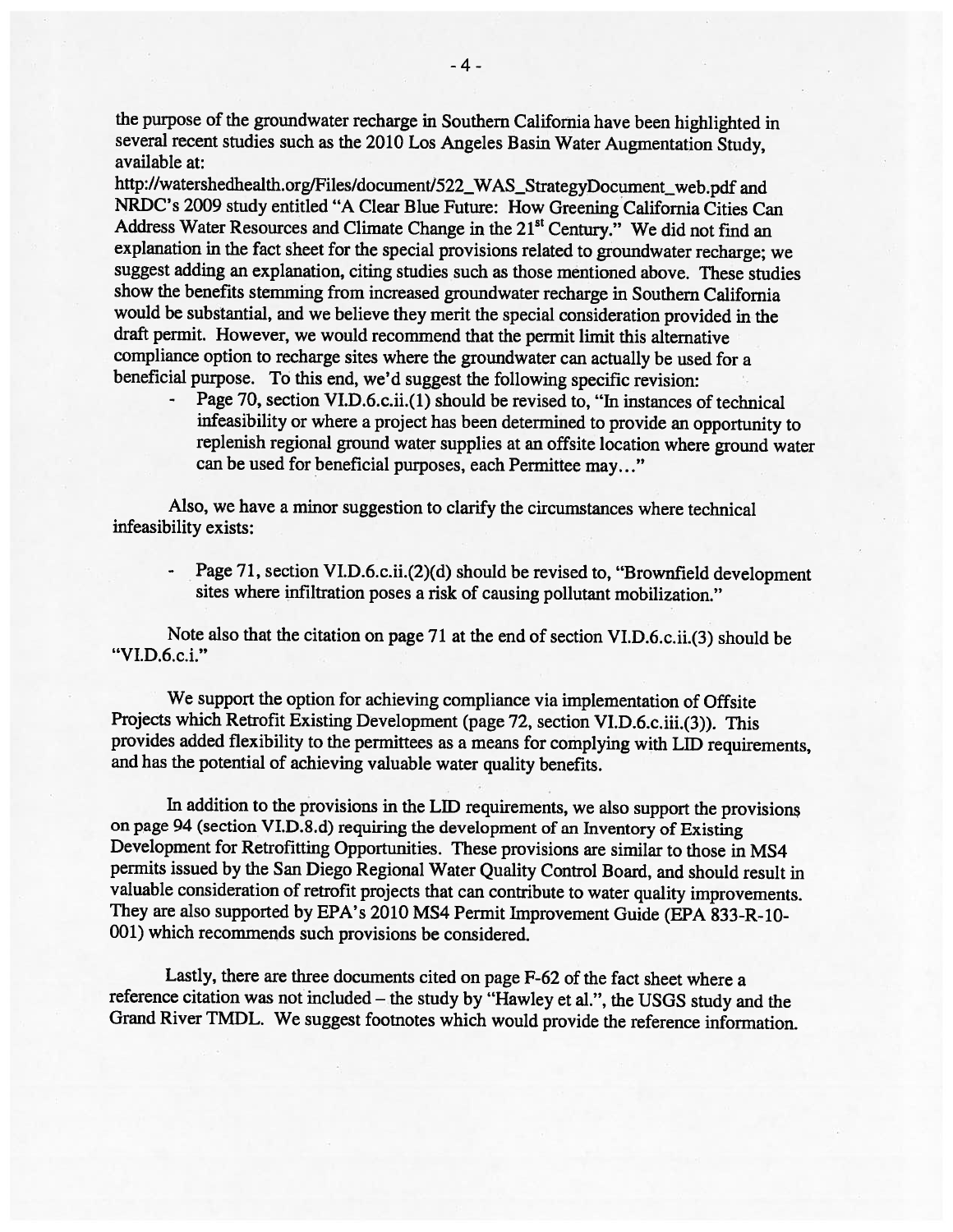#### C. Receiving Water Limitations

We understand that concerns have been raised regarding the receiving water limitations (RWL) language (Section V.A) in the draft permit. We would note that the State Board adopted standard RWL language to be used in all California MS4 permits in WQ Order 99-05 dated June 17, 1999. The State Board provided further clarification of its intent in WQ Order 2001-15, but it generally retained the substance of WQ Order 99-05. WQ Order 99-05 also allowed minor variations in the language to ensure consistency with the terminology in <sup>a</sup> particular permit. We have reviewed the RWL language in the draft MS4 permit for Los Angeles County and we believe it is consistent with WQ Order 99-05, and we would urge the Regional Board to retain the proposed language in the final permit. We also believe the permit is consistent with the Clean Water Act as interpreted by the Ninth Circuit Court of Appeals in Defenders of Wildlife v. Browner (9<sup>th</sup> Cir. 1999) 191 F.3d 1159, in which the Court determined that the Board has discretion in setting these requirements.

We also understand that concerns have been raised regarding compliance determinations with RWLs and WLAs under the proposed permit, and that concerns have been raised about requiring instream/receiving water monitoring. First of all, we support instream as well as outfall monitoring since they both may provide useful information; both are also well established and supported by EPA's <sup>1990</sup> Phase <sup>I</sup> stormwater regulations (40 CFR 122.26(d)(2)(iii)(D)) and EPA's Part <sup>2</sup> MS4 permit application guide (EPA 833-B-92- 002). NPDES regulations at <sup>40</sup> CFR 122.44(i)(1) also provide broad authority to the Board in determining monitoring requirements, including "other measurements as appropriate" (40 CFR 122.44(i)(1)(iii)). Lastly, we believe the fact sheet provides <sup>a</sup> solid rationale for the instream monitoring which is consistent with the applicable regulations and EPA guidance on this matter.

Section II.E of Attachment <sup>E</sup> (Monitoring and Reporting Program) summarizes how compliance determinations would be made, and what the points of compliance would be; we support the draft permit on this matter. NPDES regulations at 40 CFR  $122.44(d)(1)(vi)(B)$ require that NPDES permits be consistent with assumptions and requirements of applicable WLAs. We believe it is appropriate for the Board to incorporate the WLAs as they were adopted, including provisions for compliance determination.

Section II.E of Attachment <sup>E</sup> also notes that instream monitoring locations may be used to assess compliance with the RWL requirements of the permit. However, the discussion in the fact sheet (Section XIII.C) clarifies that the Board would use outfall monitoring in conjunction with instream monitoring to identify particular MS4s which may be responsible for exceedances at the instream location. As such, we believe the concerns about the permit's compliance determinations are not warranted.

## D. Non-Stormwater Discharges

We support the draft permit's approach for regulating non-storrnwater discharges. We've heard criticism of these provisions on the grounds that they are somehow inconsistent with the Clean Water Act. Section 402 (p)(3)(B)(ii) requires that MS4 permits "shall include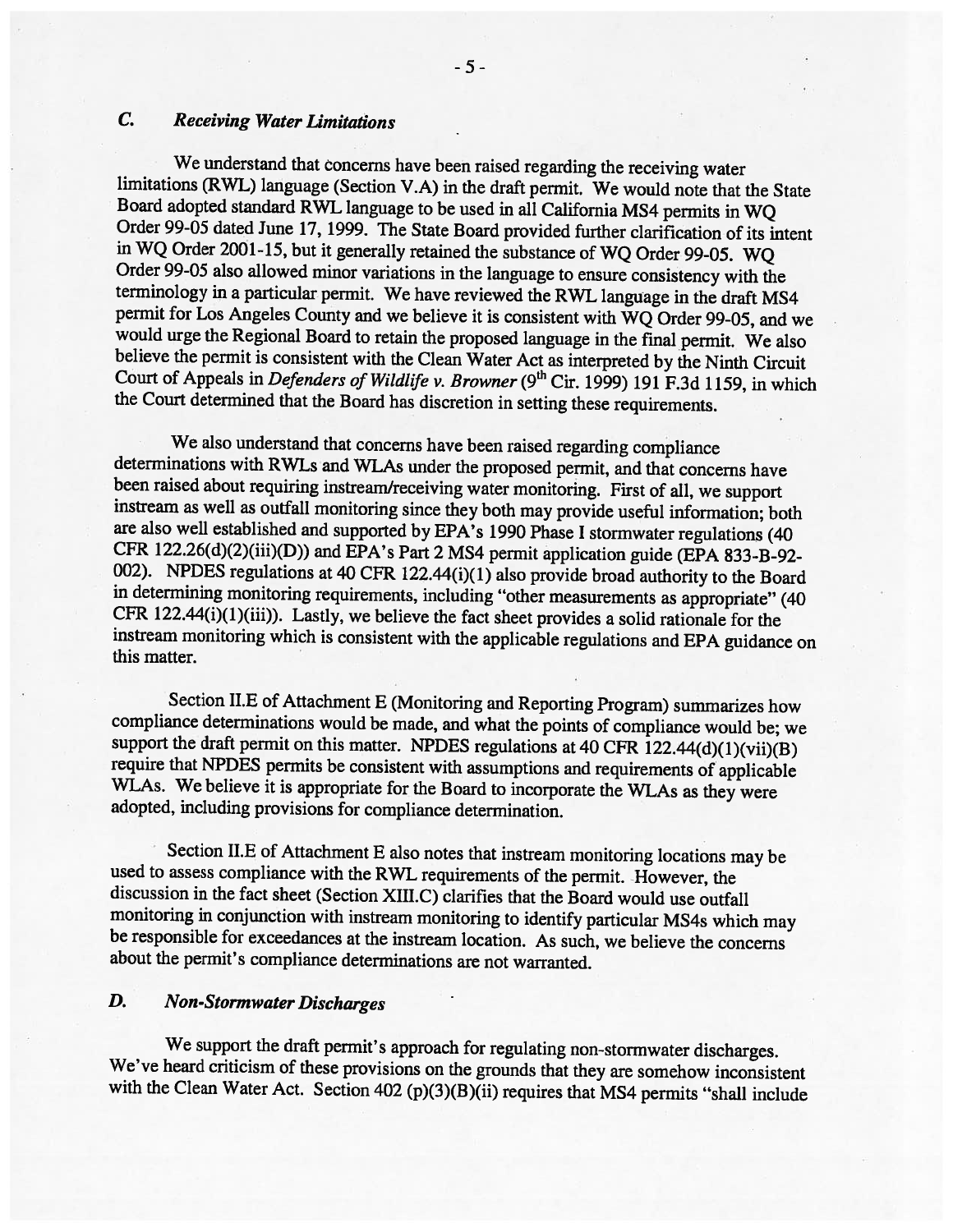<sup>a</sup> requirement to effectively prohibit non-stormwater discharges into the storm sewers." The draft permit implements this statutory provision by a number of means, including comparison of effluent concentrations to non-stormwater action levels. We find that the approaches used in the draft permit are appropriate and practical means to implement the CWA's requirement that non-stormwater discharges into the MS4 are effectively prohibited. We also believe they are consistent with NPDES regulations at 40 CFR 122.26(d)(2)(iv)(B) which describe what <sup>a</sup> stormwater management program should include to address non-stormwater discharges.

We understand that concerns have been raised specifically on Section III.A.1 of the draft permit which requires that the permittee prohibit certain non-stormwater discharges "through" the MS4 while Section 402(p)(3)(B)(ii) of the Clean Water Act requires that the permittee prohibit discharges "into" the MS4. We support the Board's proposed language on this issue. We would note that the preamble to EPA's <sup>1990</sup> stormwater regulations (55 FR 47995) itself uses the word "through" in describing the discharges which are to be prohibited. We believe this is in recognition of the fact that <sup>a</sup> discharge "into" the MS4 is tantamount to <sup>a</sup> discharge "through" the MS4 to receiving waters since the principal purpose of an MS4 is conveyance of water.

We also support the exception to the non-stormwater discharge prohibition for temporary discharges authorized by USEPA pursuant to CERCLA (page 26, Section III.A.1.b.). EPA Region 9 worked closely with LA Regional Board staff on this provision. These discharges are authorized in narrow circumstances when an alternative means for handling these waters is not practical in the performance of necessary actions to remediate contaminated groundwater. This by no means results in any expansion of CERCLA liability for permittees as has been alleged during public workshops.

#### E. Watershed Management Programs

We support the permit's establishment of voluntary Watershed Management Programs. However we have two specific comments about the draft permit's provisions in this area.

- Page 51, Section VI.C.3.b. iv.(1)(c) should be revised to: "If the Permittee(s) elects to eliminate <sup>a</sup> control measure identified in Part VI.D.4 to Part VI.D.9 because that specific control measure is not applicable to them, the Permittee(s) shall provide <sup>a</sup> justification for its elimination."
- Page 55, Section VI.C.6.b.ii. should be revised to clarify that the reference to modifying compliance deadlines or interim milestones does not apply to deadlines or milestones associated with TMDLs, but rather applies to new deadlines and milestones that are not including in this permit, but are developed pursuant to the Permittee(s)' Watershed Management Program.

We appreciate the opportunity to provide comments on the draft permit. It's been many years since the Los Angeles County MS4 permit was last reissued in 2001, and much